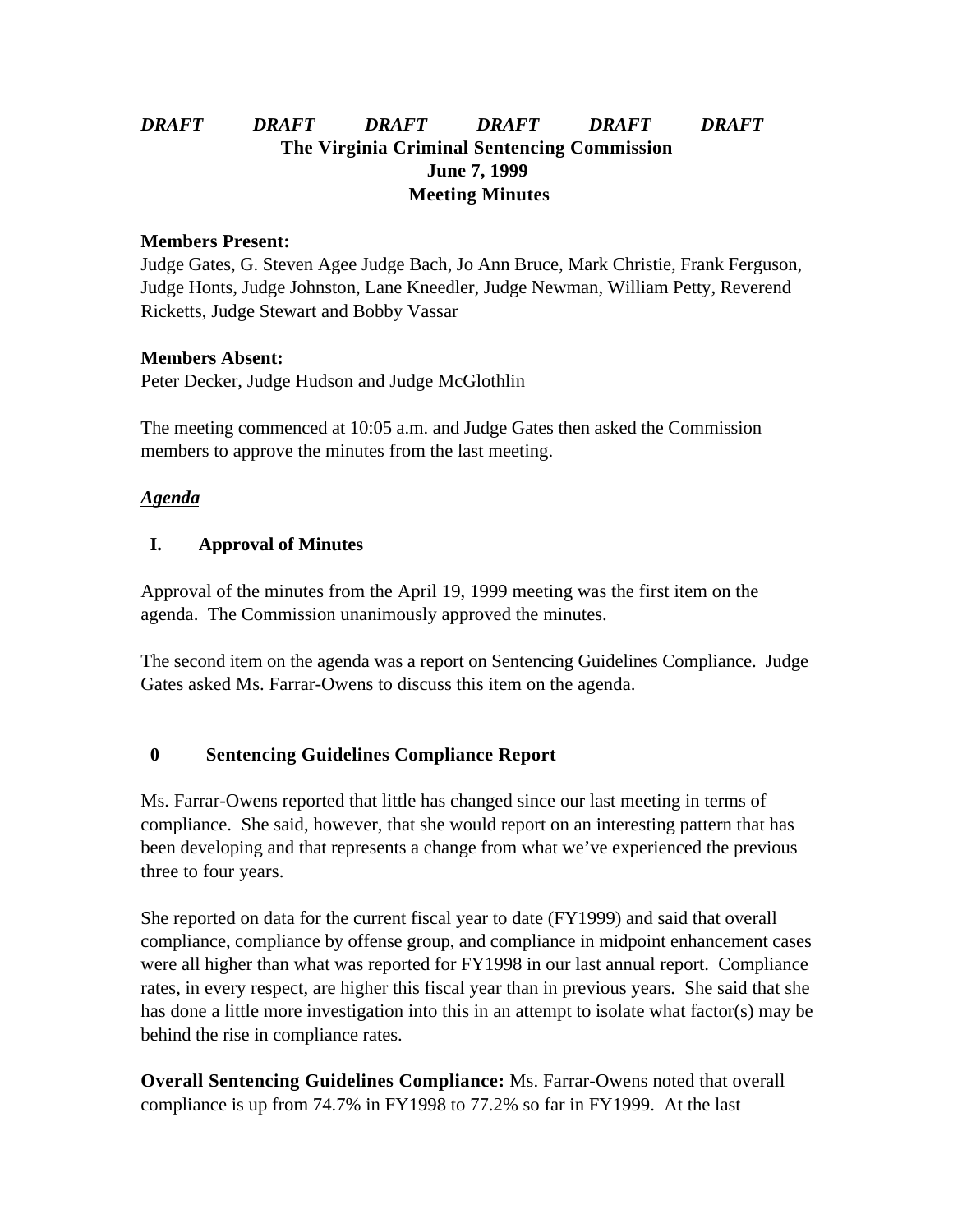Commission meeting she suggested that an increase in compliance rates could be due to the risk assessment instrument that is currently being piloted tested. Pilot testing of the risk assessment began during FY1998, so about half the fiscal year included risk assessment cases from these jurisdictions. Of course, pilot testing has continued throughout FY1999 to date. Risk assessment cases make up 10% of all the cases we have received this year and that represents nearly double the proportion they were of last year's total. She remarked that under risk assessment, if an offender scores 9 points or less, the judge is given a dual recommendation of the traditional incarceration recommendation or an alternative sanction. If the judge does either one of those things, he is considered in compliance. Consequently, it would be expected that our compliance rate would be higher due to the use of the risk assessment instrument. The evidence suggests, however, that there are not enough of these types of cases to account for the increases in compliance.

**Compliance by Offense:** Ms. Farrar-Owens observed that the three offense groups covered by the risk assessment pilot program - fraud, larceny and drug offenses – have experienced increases in compliance rates. However, she said that the compliance rates for all the offense groups have gone up since FY1998, although for some crime groups the increase is small. Compliance for rape and sexual assault cases have gone up more than 8% between FY1998 and FY1999 to date. Mr. Ferguson asked if the compliance rate has gone up due to the changes the Commission made to the sexual assault work sheet last year. Ms. Farrar-Owens agreed that the Commission's revisions are likely responsible for the increase in compliance in the sexual assault offense group but not in the rape offense group. The Commission did not make any changes to the rape sentencing guidelines.

**Compliance by Fiscal Year for Selected Offenses:** Ms. Farrar-Owens said that the burglary of a dwelling, drug, rape and sexual assault offense groups have shown the largest increases in compliance. The compliance rate for rape went up to 70% compared to the 62% figure reported at the last meeting.

**Compliance by Fiscal Year for Risk Assessment vs. Non-Risk Assessment:** Ms. Farrar-Owens noted again the idea that the pilot testing of the risk assessment instrument could be contributing to the increases in compliance that we are seeing at least in terms of larceny, fraud and drug offenses. She observed, however, that this explanation could not explain the compliance increases that are also occurring in other offense groups, including the violent offense groups.

The data indicate that there are simply not enough cases in which the risk assessment instrument recommended an alternative and the offender actually received an alternative to account for the magnitude of increase in compliance that we are observing. She presented a chart of a comparison of non-risk assessment circuits and those circuits participating in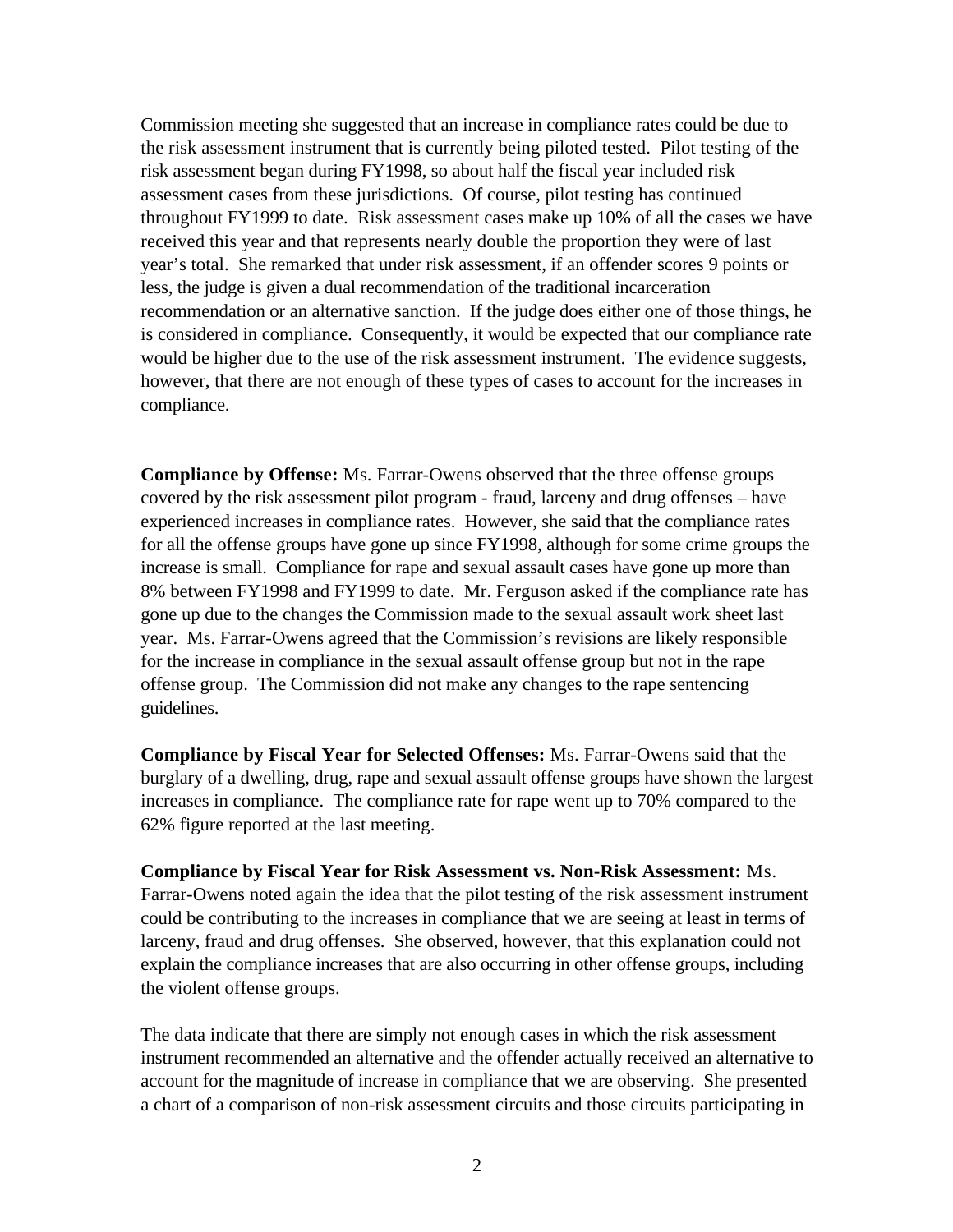risk assessment pilot testing for FY1998 and FY1999. Over this period of time, the compliance rate for non-risk assessment circuits rose 2.8% and only 1.2% in the risk assessment sites. Thus, the evidence did not support the claim that the observed increases in compliance rates were being driven by the sentencing practices in the pilot risk assessment circuits.

**Sentencing Guidelines Compliance by Fiscal Year by Judicial Region:** Compliance rates are up in every region in the state except the southwest corner of the state. The compliance rate in southwest Virginia decreased by only one percentage point.

**Sentencing Guidelines Compliance by Fiscal Year for Selected Circuits:** Ms. Farrar-Owens remarked that five circuits together submit about 1/3 of all guidelines cases. These circuits are Virginia Beach, Norfolk, Newport News, Richmond and Fairfax. Because these circuits are such big contributors to overall compliance, a specific look at compliance in these circuits is warranted. Fairfax is the only risk assessment pilot circuit included in this analysis. Ms. Farrar-Owens presented a chart that revealed higher compliance rates for all five circuits compared to their FY1998 rates. Norfolk and Newport News recently started pilot testing risk assessment but risk assessment cases from these sites were not included in this data.

**Sentencing Guidelines Compliance by Drug Court vs. Non-Drug Court:** Ms. Farrar-Owens continued by saying that in addition to risk assessment, there is another innovation in the judicial system that has been gaining momentum. That new program is Drug Courts. There are currently six Drug Court programs operating in Virginia's circuit courts. The Drug Courts are in Charlottesville, Roanoke, Richmond, Fredericksburg (Stafford, King George, Spotsylvania), Newport News and Norfolk. Fredericksburg, Newport News and Norfolk are the newest having begun in fall of last year. The Roanoke program, which started in 1995, is the oldest. She displayed a graph that showed a compliance rate comparison of circuits with drug courts and those without drug courts. The compliance rates were equally up in circuits with and without drug courts.

**Sentencing Guidelines Compliance by Type of Midpoint Enhancement:** Ms. Farrar-Owens said that the rate at which midpoint enhancements are being applied has not changed, and is still about 20%, but compliance rates for all but one of the types of midpoint enhancements have increased. The only compliance rate decrease was for cases involving a midpoint enhancement for a Category II prior record. The biggest jump in compliance rates was found in cases involving an enhancement for the instant offense (60% to over 67%). Forcible rape, forcible sodomy, object penetration and aggravated sexual battery receive this type of midpoint enhancement for the instant offense. For these sex cases involving victims under age 13, the compliance rate has gone up while mitigations went down. Other crimes receiving this type of midpoint enhancement also showed higher compliance rates. Some of the crimes displaying a marked improvement in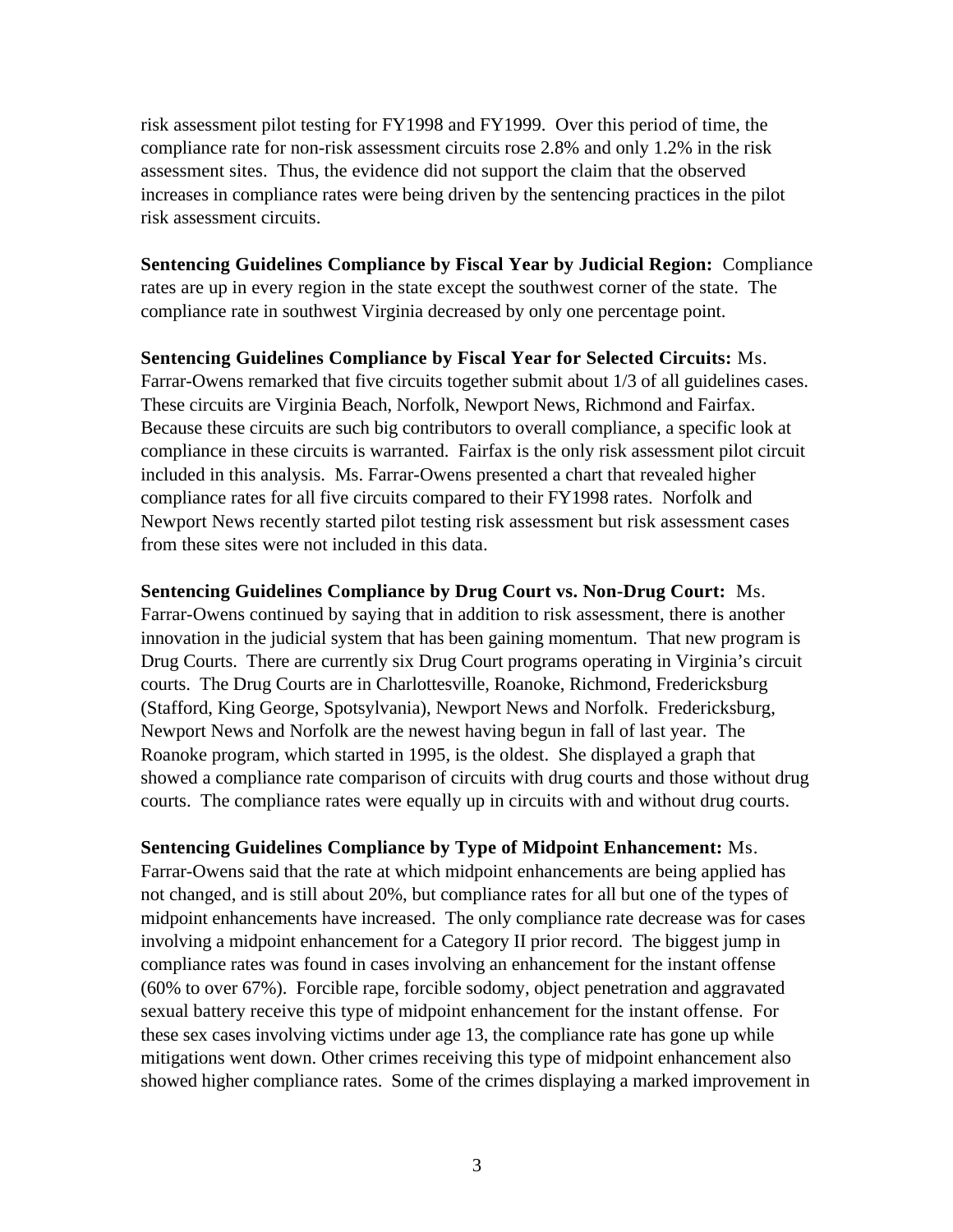compliance rates were malicious wounding, burglary of a dwelling with no weapon, and some of the most common robbery offenses.

**Sentencing Guidelines Compliance in Jury Cases:** Of the 333 jury cases, jury sentences were within the guidelines 41.1% of the time. Juries imposed sentences higher than the guidelines in 44.5% of the cases and imposed sanctions lower than the guidelines in 14.4% of the cases. Ms. Farrar-Owens observed that judges modified only 22.5% of the jury sentences.

Judge Gates thanked Ms. Farrar-Owens for her presentation. He then asked Ms. Jones to discuss the next item on the agenda, Offender Risk Assessment Project –Data Update. 1

# **2 Offender Risk Assessment Project – Data Update**

Ms. Jones began by saying that the risk assessment pilot project has been in progress now for over a year. She reminded the Commission that risk assessment only applies to drug, fraud and larceny offenses within certain judicial circuits. For over a year, the pilot project has been underway in Circuits 5, 14 and 19 and in Circuit 22 for about one year. On March 15th, Norfolk and Newport News started using the risk assessment instrument. The Commission has received 201 worksheets from Norfolk and 89 from Newport News as of May 15th. Ms. Jones said that another 100 cases have been received but not keyed. These cases are not keyed because it takes longer to process and key risk assessment forms because they go through an extensive review. She commented that the Commission was not getting court orders from Norfolk and this was inhibiting the expeditious review of these cases.

Ms Jones presented information on the preparation of the risk assessment forms. In the newly added circuits, Commonwealth's attorneys were preparing the majority of the forms. In the other pilot sites, the majority of the forms were filled out by probation officers because pre-sentence investigations were ordered. In early May, the Commission staff conducted training for Norfolk Commonwealth's attorneys. The attorneys said they are trying to get relevant information for the risk assessment from the booking sheets but that some data is hard to obtain such as employment and marital status.

Ms. Jones then presented a chart that showed convictions by offense type. She expressed surprise by the fact that Newport News risk assessment forms comprised 72% of drug offenses compared to Norfolk's 49%. She noted that 61% of all Newport News drug offense cases were for the possession of a Schedule I or II drug compared to a 27% rate for similar cases in Norfolk. The other pilot sites report a figure very similar to the percentage of Norfolk's possession cases.

Ms. Jones next discussed the percentage of offenders in Newport News and Norfolk that are ruled ineligible for risk assessment because of a violent prior record. She reported that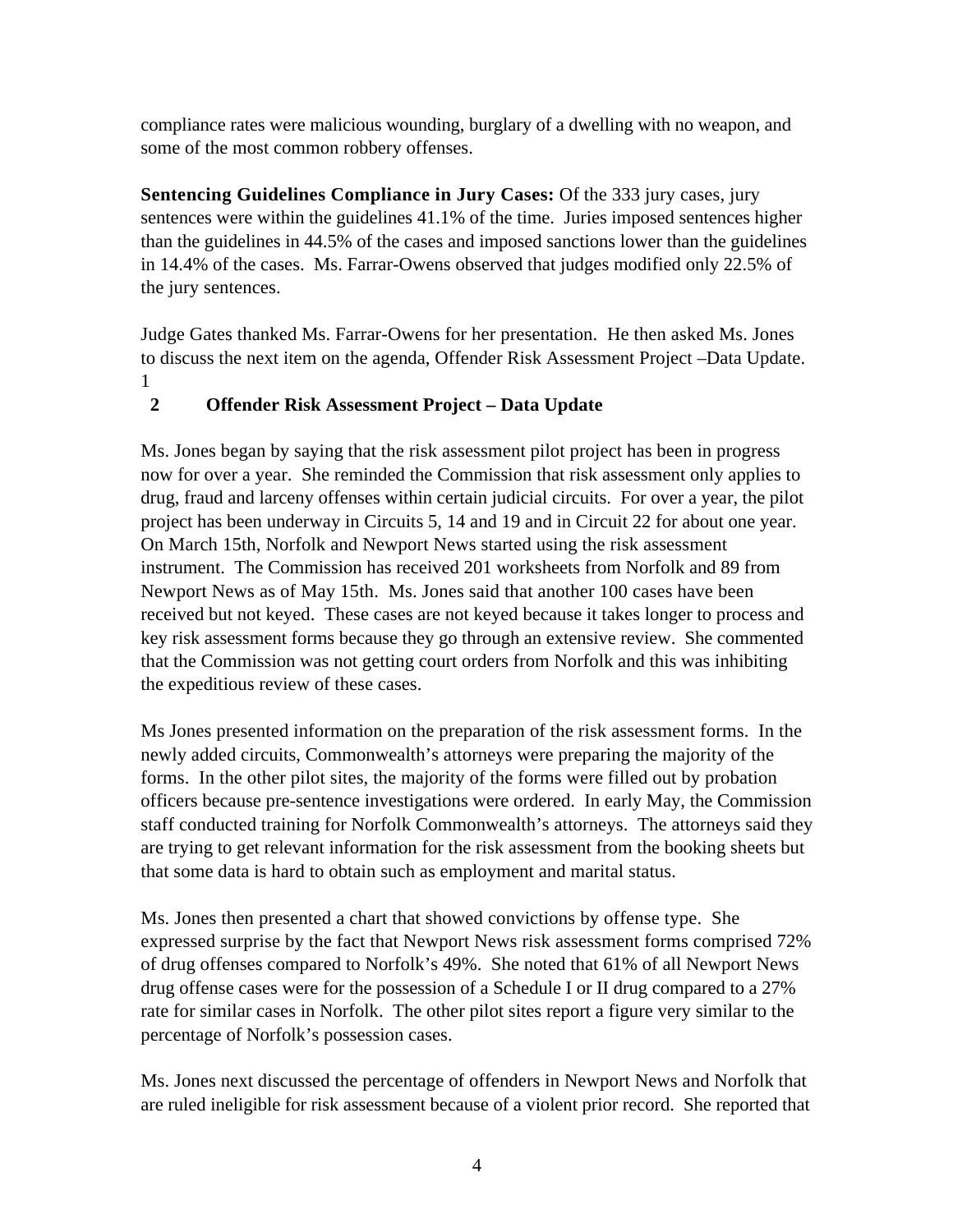28% of Newport News risk assessment cases were ineligible due to a category I or II prior record. Ms. Jones noted that this figure could be a reflection that Newport News is doing a thorough record check.

Ms. Jones next turned attention toward some risk assessment evaluation issues. Ms. Jones summarized §53.1-131 of the Code of Virginia that relates to work release. This legislation notes that the court with jurisdiction for the trial of a person charged with an offense may assign him/her to work release program. The sheriff or jail administrator may also assign a person confined to jail to a work release program. In both cases the court is to be notified of the offender's place of employment by the sheriff, jail administrator or program director. The court, in its discretion, may revoke authority for the offender to participate in a work release program. Ms. Jones said the statistics would be altered if work release were not counted as an alternative. If work release were not considered an alternative than fewer cases would be counted as receiving an alternative.

Ms. Jones asked the Commission members to review a handout that was included in their packets. The handout displayed examples of the variation in wording on sentencing orders for judicial use of work release sanctions in the pilot site circuits. She said she would return to the discussion on work release but wanted to first address jail farm cases. Last year, the Commission agreed to count Danville's jail farm as an alternative. Newport News also has a jail farm and the staff thought at first that it should be counted as an alternative as well. However, Ms. Jones noted that when she began to look at the sentencing orders from Newport News that mention the city prison farm she became suspicious that this sanction was not being used in the same fashion as that in Danville. She then spoke with the Chief Judge to find out how their prison farm compared to Danville's. He said that there have been so many executive branch and legislative changes that affect where an offender serves his sentence that the court gave up trying to figure it out.

She asked the Commission to make a decision on if the jail farm in Newport News should be considered an alternative. The Newport News usage of this sanction appears to be different than that in Danville. Ms. Jones made it clear that if prison was recommended then local work release and jail farm would count as an alternative just like a regular jail sentence. She questioned what to do if the recommendation was jail. The staff recommendation would be to only count the jail farm as an alternative when the judge has specifically indicated it somewhere on the form. Judge Gates asked for a motion. The motion was seconded. Judge Bach asked what the difference was between a jail work farm and a city prison farm. Ms. Jones responded that the Newport News city prison farm has alternative programs but is basically a work camp. Reverend Ricketts pointed out that the Danville city farm was much more secure than the Newport News prison farm. Mr. Petty asked who operates these farms. Ms. Jones responded that the city of Newport News operates their city program. Mr. Vassar commented that he felt that the work release situation should be considered an alternative but wondered if this alternative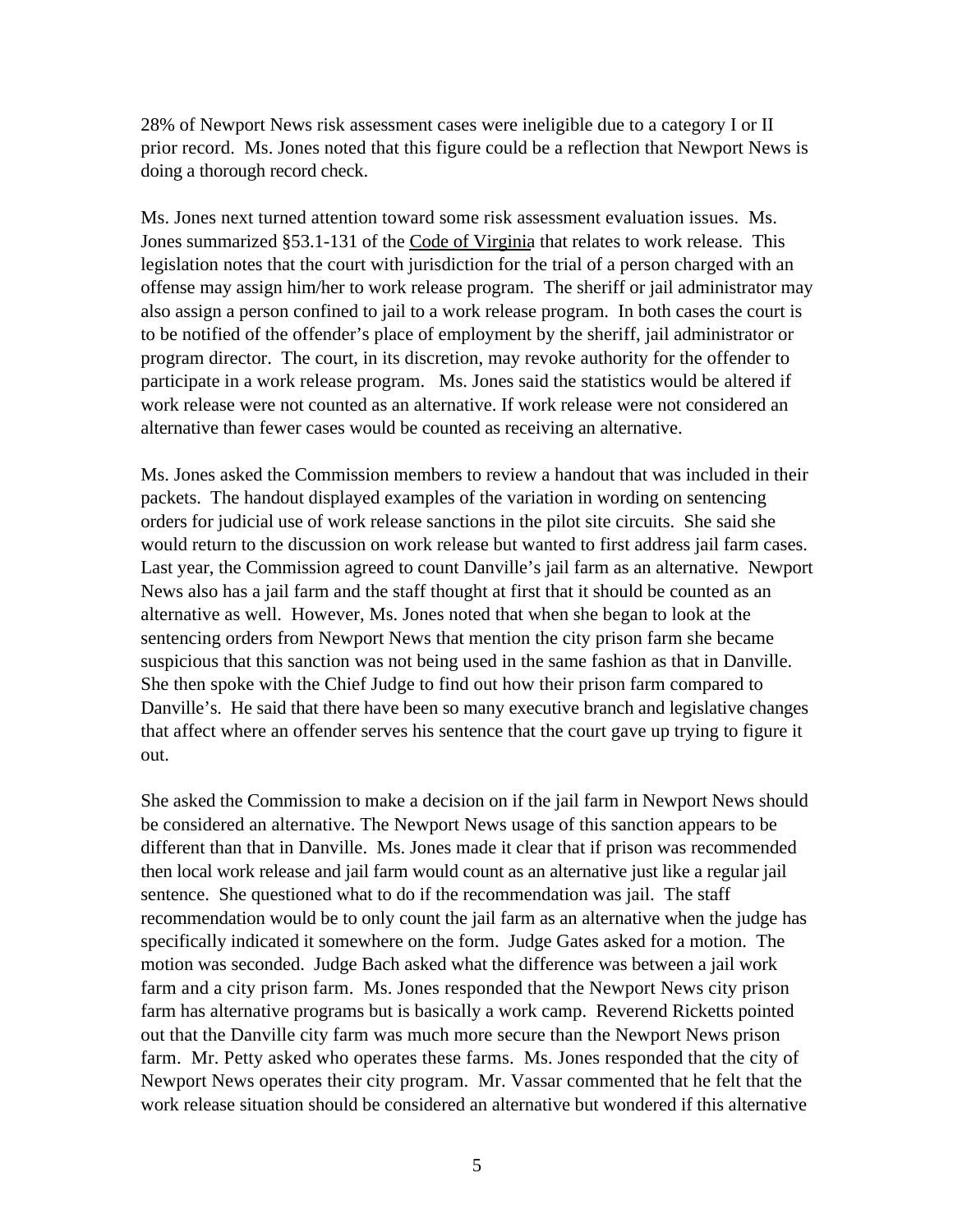was considered such by the General Assembly. Mr. Ferguson commented that if an offender received a jail sentence or work release that he didn't see much of a difference. Mr. Ferguson observed that many offenders go through work release on the authority of the sheriff. He said if the Commission decides to count work release as an alternative then it should also consider a city prison farm as an alternative as well. He recommended not to count them as an alternative. Mr. Ferguson commented that the Commission might get inflated numbers if they are counted.

Ms. Jones said the staff has been counting work release when the court order included that sanction. Mr. Ferguson believed that this process would be an artificial way to count it. Judge Honts said that he hardly ever disapproves of work release on a jail sentence. He remarked that the sheriff must screen the offender before they enter the program. Judge Bach agreed with Mr. Vassar's observation that the legislature probably wouldn't consider work release as an alternative and, therefore, the Commission would not be addressing the legislative goal of diverting 25% of incarceration bound felons if work release were being counted. Mr. Kneedler commented that the Commission might be underestimating the number of offenders that are not spending their full amount of time in prison or jail. He said that we should make a note that some offenders on the order of the sheriff will spend time in work release. Mr. Christie pointed out that the General Assembly is primarily focused on what judges are doing with offenders who otherwise would be taking up hard cell space. He noted that the General Assembly would like to know this information for purposes of planning prison space. Judge Gates said that the home electronic monitoring sanction would save cell space but not work release. Dr. Kern said that it is almost impossible to track what the sheriff does with regard to which offenders are placed on work release. Mr. Petty asked how sheriffs count these people in their average daily population reports. Dr. Kern said that it is literally a head count done every Tuesday.

Ms. Jones restated the question of should the staff count as an alternative sanction those situations where the judge cites work release on the form. Judge Gates asked for a motion on this matter and there was none. Instead, Mr. Ferguson made a motion to not consider work release as an alternative to incarceration. A motion to not count work release as an alternative was made and seconded and the motion was approved.

Ms. Jones then continued her presentation by focusing on the drug court program in the risk assessment circuits. The drug court program is new in both Newport News and Norfolk. In both programs, the offenders generally waive their preliminary hearing and plead guilty. She asked the Commission how it would like to proceed with regard to considering the drug court as an alternative. The staff was inclined to recommend that when incarceration is recommended in a drug court case than it should be considered as an alternative.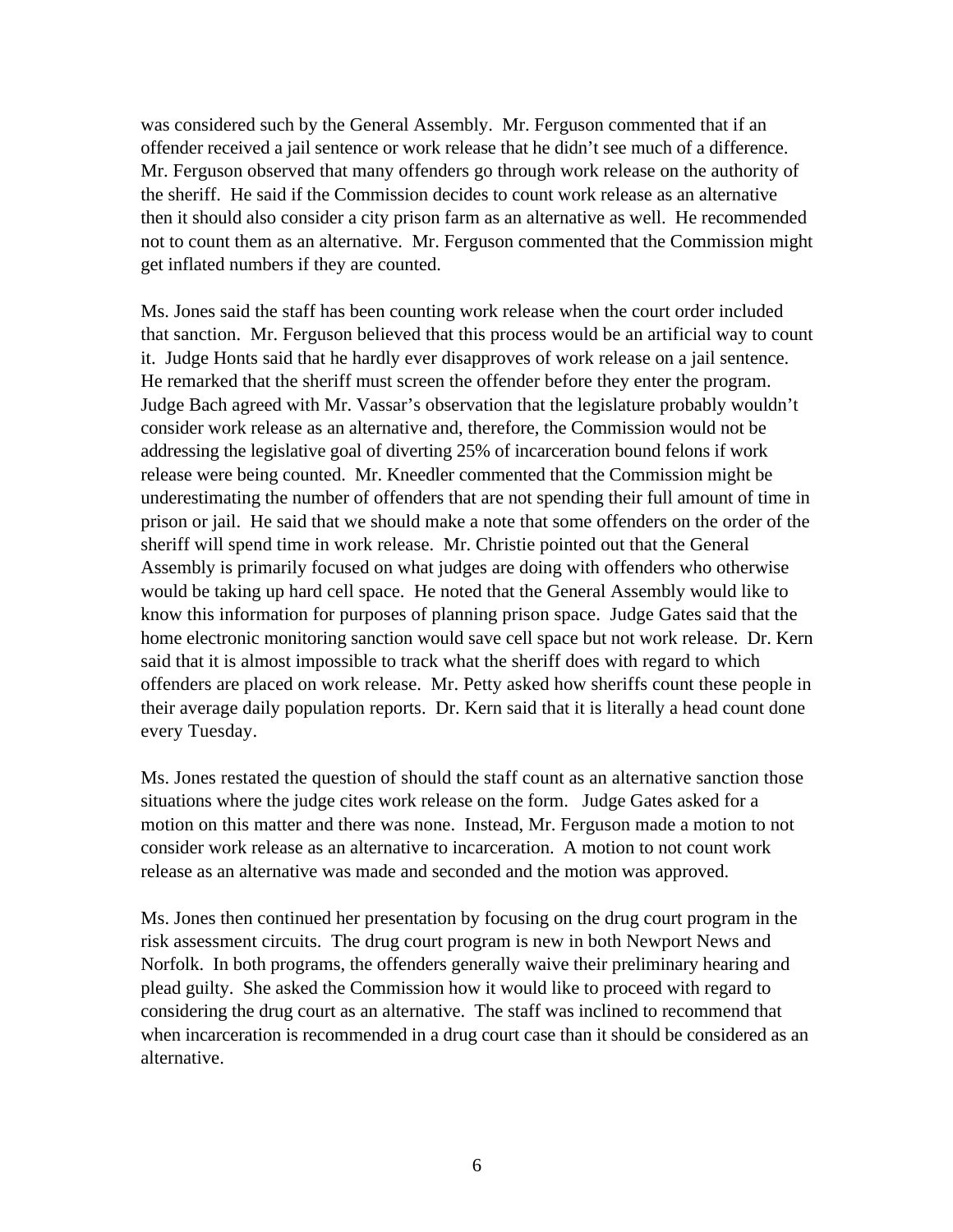Judge Gates asked the Commission to vote on the recommendation proposed by Ms. Jones. A motion to count drug courts as an alternative was made and seconded and the motion was approved. Mr. Petty asked if this program was just a different type of intensive probation. Ms. Jones said that, like intensive probation, there is close supervision of the offender in the community. However, drug court offenders are closely monitored by the judge and the offenders are also required to participate in treatment programs. Mr. Petty asked if the Commission would even receive a guidelines form for offenders with a §18.2-251 disposition where final disposition is withheld. Ms. Jones said that she was not sure that these cases involved a guidelines worksheet. Dr. Kern said that the staff had some concerns about tracking some drug court cases when no official conviction was entered on the record. However, he noted that it is still important to have some data system in place to track drug court cases. Dr. Kern said that the staff could always recommend that the probation officers complete sentencing guidelines forms in drug court cases. But, again, he observed that this method might raise some concerns in those drug court programs where the program is a pre-adjudication one. Judge Gates recommended that Dr. Kern confer with Judge Lemon who used to coordinate the Richmond Drug Court Program. Judge Gates asked the Commission not to make a decision on this matter until Dr. Kern speaks with Judge Lemon.

Judge Gates thanked Ms. Jones for her presentation and then asked Ms. Farrar-Owens to discuss the next item on the agenda, Proposed Methodology for the Sex Offender Risk Assessment Study.

#### **3 Sex Offender Risk Assessment Project - Status Report**

Ms. Farrar-Owens began by saying that during the last meeting in April, staff proposed a methodology for conducting a study of sex offender recidivism as requested by Senate Joint Resolution No. 333. She said that the Commission members approved that methodology at that time. She said she would like to briefly review the methodology again so that all facets of it are clear. Ms. Farrar-Owens reminded the members that the measure of recidivism to be used in the study was a source of significant discussion during the last meeting. The Commission had approved the use of a new arrest for a person crime, including any arrest for a sexual assault, as the recidivism measure. Because it was the source of much discussion, Ms. Farrar-Owens wanted to take some time to review that decision and to provide the members with some information about the empirical foundation of using new arrest in this particular study. She noted that she would also give an update of where the project stands in terms of the work plan for the project.

The sex offender risk assessment instrument will be applied to offenders convicted of a rape or sexual assault offense. The staff will select a sample of rape and sexual assault offenders from a recent sentencing cohort (cases sentenced for a rape or sexual assault whether as the primary offense or an additional offense). The data comes from the PSI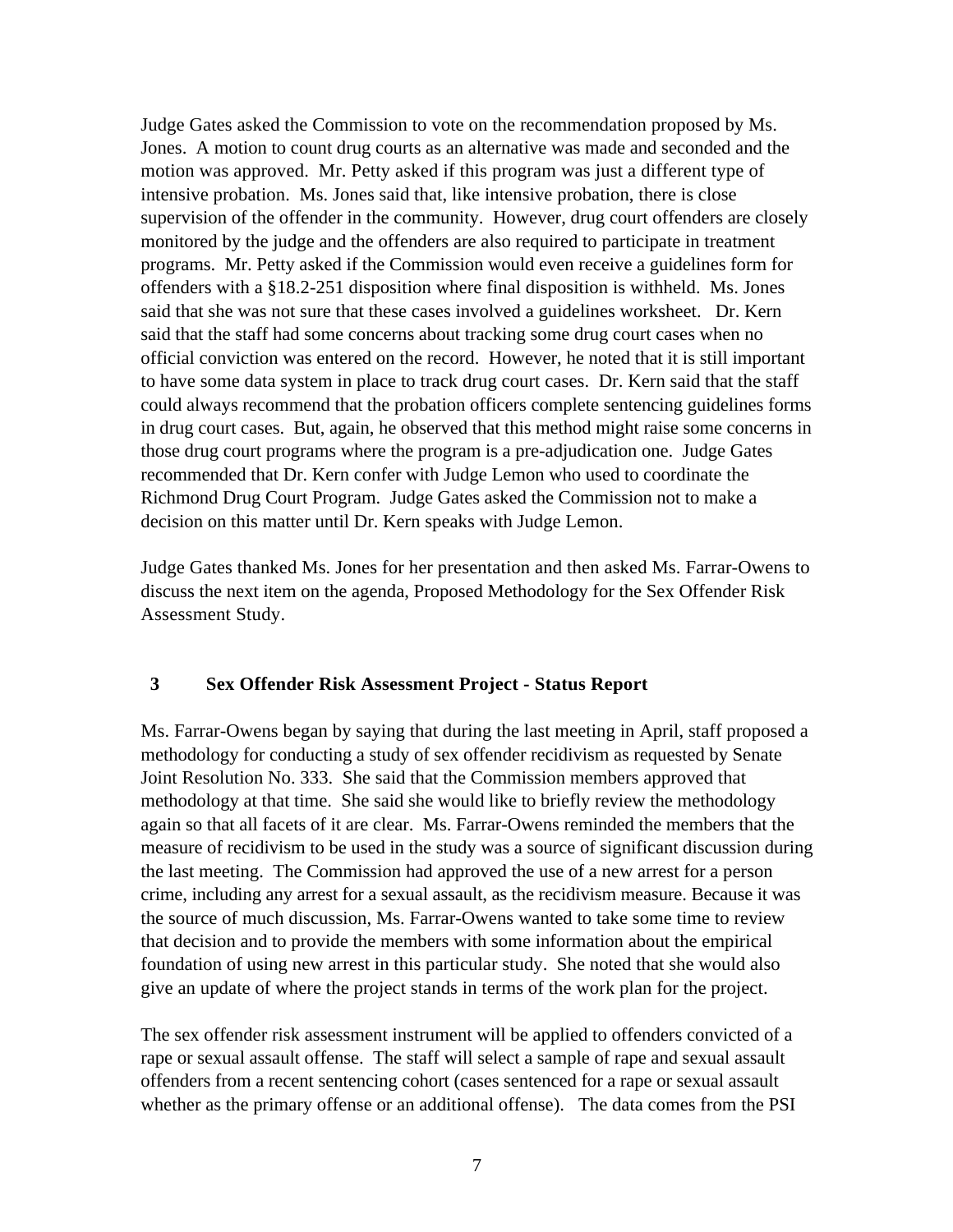data base for CY1996-1997. The staff initially talked about using fiscal year files that would include the first half of 1998, but there is such a delay in preparation and submission of PSIs (particularly for post-sentence reports) that the PSI data base is not complete even for the first half of last year.

Ms. Farrar-Owens said that the approved methodology excludes certain crimes such as misdemeanor sex offenses, adultery and fornication crimes that do not involve incest, bestiality, bigamy and cohabitation offenses, and all but one of the prostitution felonies. The study will also exclude non-forcible sodomy between adults when there is no injury. The sample also excludes female sex offenders since there are so few remaining after these offenses are excluded (only about 1.5%).

Ms. Farrar-Owens continued by saying that the Commission approved using a simple random sample. The sample will be slightly larger than would be needed to achieve the statistical confidence because it is anticipated that some pertinent data will be missing in some cases and some offenders' files will be unattainable. In order to have as much information as possible on the cases in the study sample, more detailed information will have to be collected than what is available on the automated PSI. Accordingly, She pointed out that staff will collect hard copies of the original PSIs and other file information for all release cases selected.

Once the sample of sentenced rape and sex assault offenders has been selected, the next step is to carefully match the cases in the sample to similar cases of offenders released from incarceration or given probation during an earlier period. It is these offenders from the earlier period who will be tracked for recidivism.

Staff recommend using FY1990-1993 releases from prison and jail and cases of offenders sentenced to probation/no incarceration in those years. Jail and probation cases will be selected from the PSI database. Prison releases will be selected from Department of Correction's files of inmates released for rape or sex offenses. She said the staff has encountered some difficulty in obtaining this data from DOC. Cases in the study (sentencing cohort) sample will be matched to similar cases in the release cohort based on key case characteristics and sentencing guidelines scoring - to obtain as close a match as possible.

Ms. Farrar-Owens mentioned that in the course of recommending a methodology for this study that more than 70 articles related to sex offenders were reviewed. In many of the recidivism studies, some of the same factors were found related to sexual/violent or general recidivism (offender age, previous sex convictions, same sex victims, different age groups victimized, marital status). The list of variables our study will be collecting through our file review is not yet finalized, but it certainly will be grounded in the literature. She stressed that file review and data coding is probably the most resource intensive stage of the study.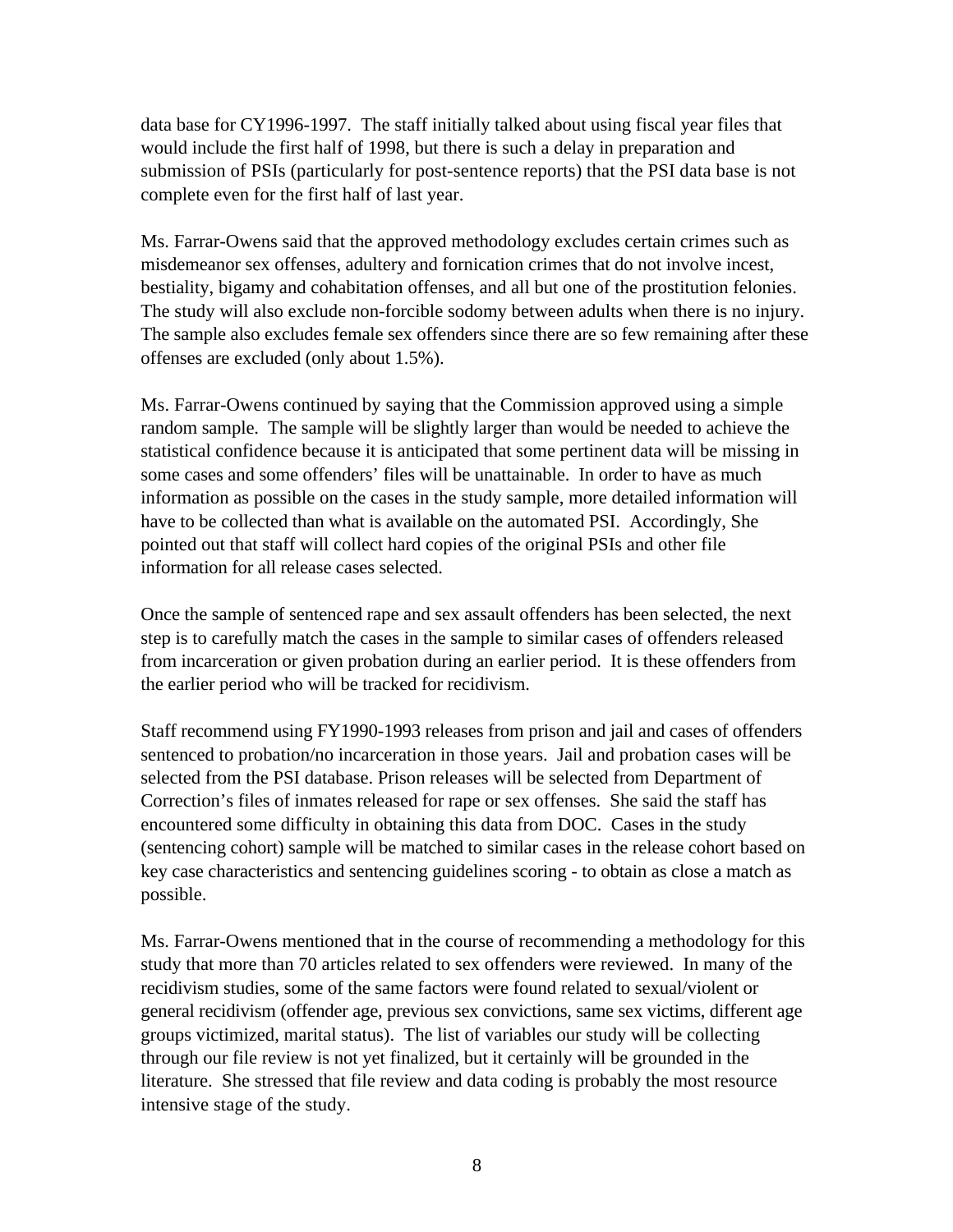She said that the Commission members discussed the length of the follow-up period for our study at the last meeting. The literature suggests that a long follow-up period is needed when studying recidivism among sex offenders because of the slow and gradual nature of recidivism among this offender group. The methodology approved by the Commission will allow for a follow-up ranging from five to eight years.

She continued by saying that the recidivism information will be collected from rap sheets and subsequent PSIs. The literature reviewed for this study encompassed a variety of measures of recidivism. Several studies, particularly those done of rapists, measured recidivism based on a new person crime offense and not just a new sex offense. Rape is just one aspect of violent behavior. Several studies also noted the importance of capturing subsequent offenses that may be sex-related like kidnapping. A recidivism data collection method that incorporated these approaches was approved by the Commission at the last meeting. Ms. Farrar-Owens noted that staff had one clarification question regarding whether arrests for show cause hearings or technical violations of probation should be counted. One suggestion was that only arrests for new criminal behavior be counted as recidivist behavior.

She commented that selecting the measure of recidivism generated much discussion at the last meeting. She said she would have additional material to present regarding the empirical foundation for using new person crime arrest as the measure of recidivism for our study. The Commission also discussed the analysis of the data to be collected at the last meeting. She remarked that the staff would use three different methods for analyzing the recidivism data. These three different approaches would help the staff identify the best model to measure the relative risk of recidivism among sex offenders & those factors most associated with recidivism. These methods are the same three methods that were used to analyze the data for the existing risk assessment instrument for fraud, larceny and drug offenders.

Ms. Farrar-Owens continued by saying there are a variety of recidivism measures that can be used, as is evident in the literature. Many studies examined recidivism measured in multiple ways, for instance, analyzing both rearrest and reconviction. Using a new person crime arrest, including any rearrest for a sex offense, was approved by the Commission. Reverend Ricketts commented that arrest records also underestimate criminal activity. Ms. Farrar-Owens noted that the meeting handout included a packet of material containing journal articles relating to sex offender recidivism. Ms. Farrar-Owens asked the members to glance at these studies at their own leisure.

She also reviewed a screening instrument that the State of Minnesota uses. The Director of the Sex Offender Unit in Minnesota said the instrument has not been subject to any serious court challenge. The state of Washington also has a sex offender risk level classification instrument. She discussed several aspects of this instrument. One aspect is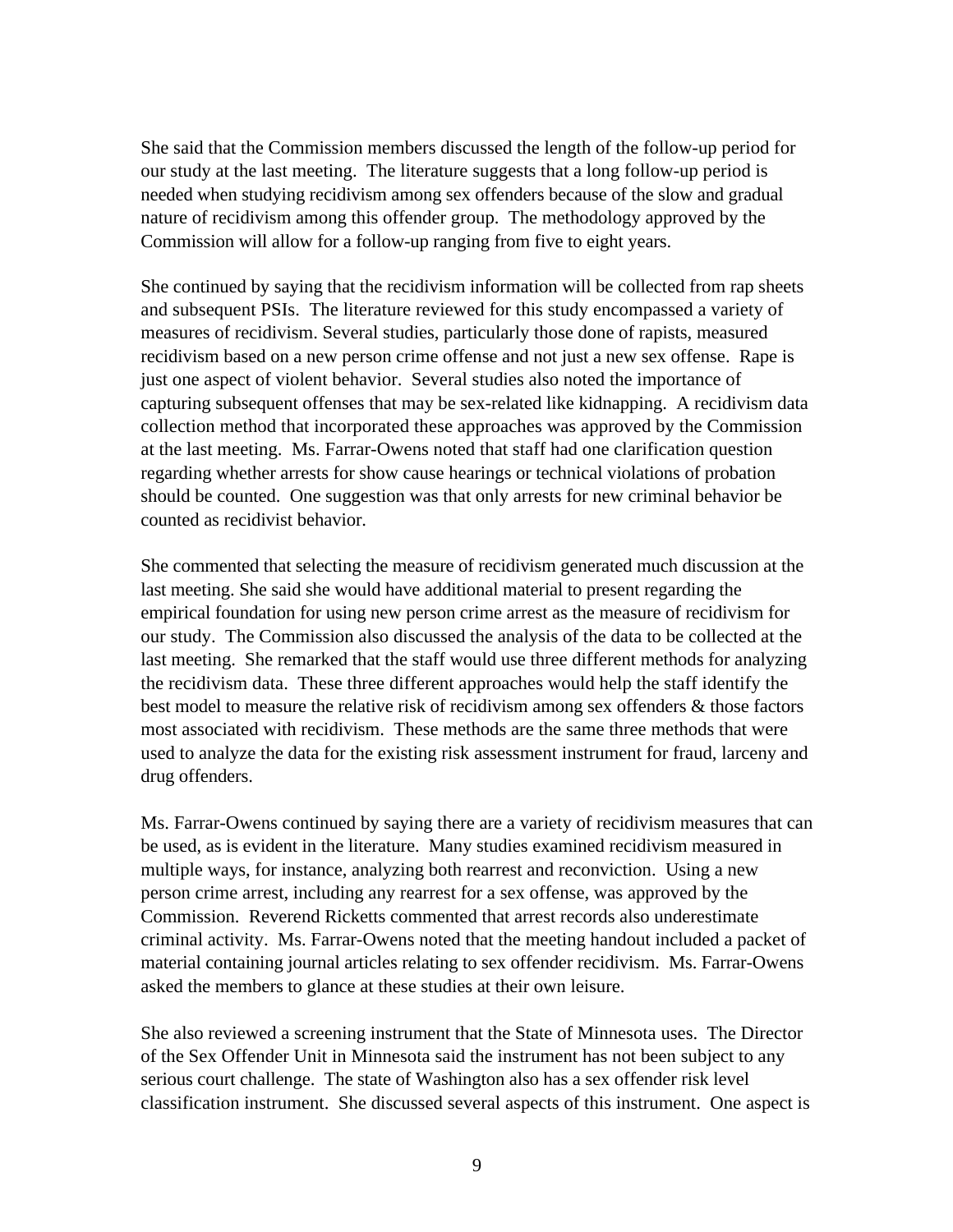that this instrument does not count a charge that was acquitted. She felt that this bought up an interesting point. Ms. Farrar-Owens said it could be the desire of the Commission in this situation to not count those arrests that result in an acquittal as recidivism events. Reverend Ricketts asked about the purpose of the risk assessment in Washington State. Ms. Farrar-Owens responded that it is to determine the level of community notification that the offender falls into at the point of release.

Reverend Ricketts made a motion to refine the methodology to not count charges when the offender was acquitted. Judge Gates asked the Commission to vote on the Reverend Ricketts's recommendation to modify the methodology. A motion to accept this revision to the methodology as proposed was made and seconded. Mr. Ferguson remarked that he would vote against this motion because he felt there are a vast number of sex offenders that are not arrested. He felt that this revised methodology would add to underestimation. Mr. Petty agreed with Mr. Ferguson's view. He commented that a sex offender should be considered a recidivist if he is arrested regardless of the ultimate disposition. Mr. Petty said he was not comfortable that the State Police records accurately reflect the difference between a not guilty and a procedural disposition. He felt that applying the arrest methodology was more appropriate. Mr. Christie asked about the state of the law with regard to the use of prior arrest information in the penalty phase. Judge Gates said that the judges, not juries, make use of all criminal history information.

Judge Gates asked the Commission to vote on tabling Reverend Ricketts's recommendation to modify the methodology. A motion to table the motion was made and seconded. The motion was approved 13-1. Ms. Farrar-Owens next briefly discussed the timetable for the project.

Judge Gates next asked Dr. Ostrom and Mr. Kauder to cover the next item on the agenda, Final Report on First Phase Evaluation of the Offender Notification Program.

# V. **Final Report on First Phase Evaluation of the Offender Notification Program**

Dr. Ostrom began by saying that the National Center of State Courts is working on two projects with the Sentencing Commission. One project started eight months ago and is an evaluation of the risk assessment instrument. He commented that the Center is making good progress on that evaluation. The second study is almost complete after two years of study. At the beginning, the project consisted of an evaluation of the offender notification project. The project ended up being an evaluation of the whole truth-insentencing implementation in the state of Virginia. He said that Virginia was a pioneer in their specific development of truth-in-sentencing. There is a lot of interest nationally in Virginia's experience with this change. Dr. Ostrom said the Commission has generated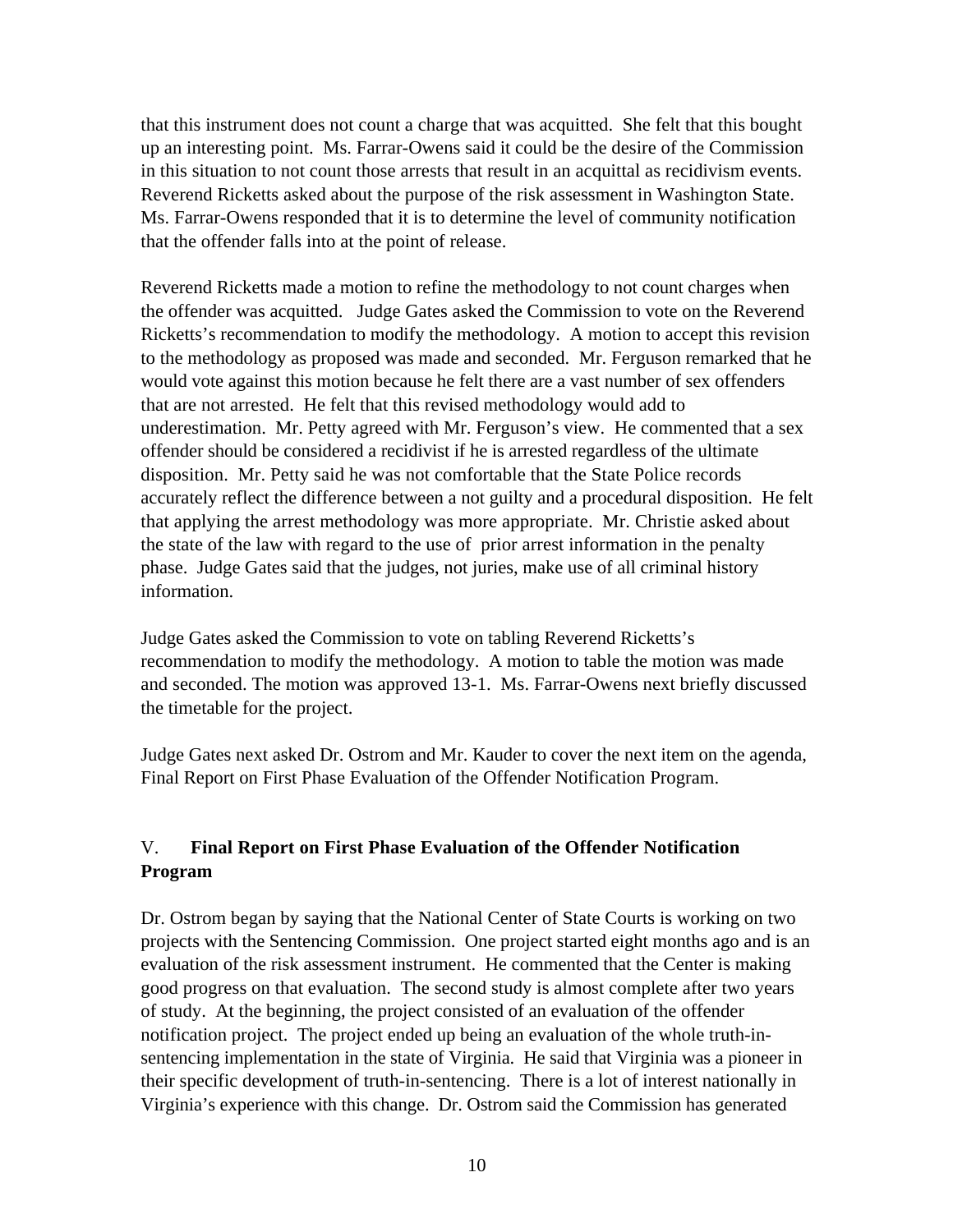much valuable high quality research and he felt it should be documented for other states. The final draft of the evaluation report will be completed this week. He then introduced Mr. Kauder to discuss some of the analysis that will be in this evaluation report.

Mr. Kauder presented a chart that showed overall recidivism rates for a sample of offenders released prior to the adoption of truth in sentencing. The recidivism analysis used four measures of return to crime. The four recidivism measures were for any rearrest, felony re-arrest, reconviction and felony reconviction. The analysis covered 962 offenders released from prison in 1993. Recidivism was tracked for a period of three years and is the most recent analysis available in Virginia and possibly the country. Forty-nine percent of offenders were re-arrested and 35% were re-convicted of a new crime (misdemeanor or felony). Forty percent of offenders were re-arrested for a felony and 22% were re-convicted of a felony.

Sixty percent of offenders who did recidivate for a new crime were re-arrested within twelve months. Fifty-six percent of the felons recidivated with a new felony arrest within twelve months of release. He also showed a chart that compared recidivism rates by gender and race. Males were more likely to recidivate than females. Non-whites were more likely to recidivate than whites.

Mr. Kauder continued by saying that offenders originally incarcerated for property and drug offenses were more likely to be re-arrested. Offenders who were originally incarcerated for a person crime were less likely to recidivate. He noted that of those people re-arrested for a felony property offense, 74% were released for a property crime. Mr. Kauder then presented a chart that showed two measures of recidivism by offense group. Of those offenders who were originally incarcerated for murder, 22% were arrested for a new felony and 8% were convicted of a new felony. The recidivism percentages were much higher for property offenders. The next chart showed recidivism rates across four different measures by age. Offenders in the age group 14-21 have the highest recidivism rate of any of the age classifications. There was a fairly large drop in recidivism for the next closest age group.

He summarized his presentation with a few key points. Age and prior record were the best predictors of baseline recidivism with all other factors being equal. He said that measuring recidivism as new arrests rather than convictions showed more variation by age and prior record. Mr. Kauder remarked that the next step for the Center was to publish the report. The National Center for State Courts would like to seek approval from the Commission to apply for additional funding to track recidivism for a similar group of prisoners released after the truth-in-sentencing implementation. If the funding is approved, the Center would track offenders released in 1996 for three years. That report would be completed by 2001. Mr. Christie thought this study would have to deal with offenders with minor offenses since they were released within a year of being incarcerated. Mr. Kauder said the intent of the study was to measure the impact of the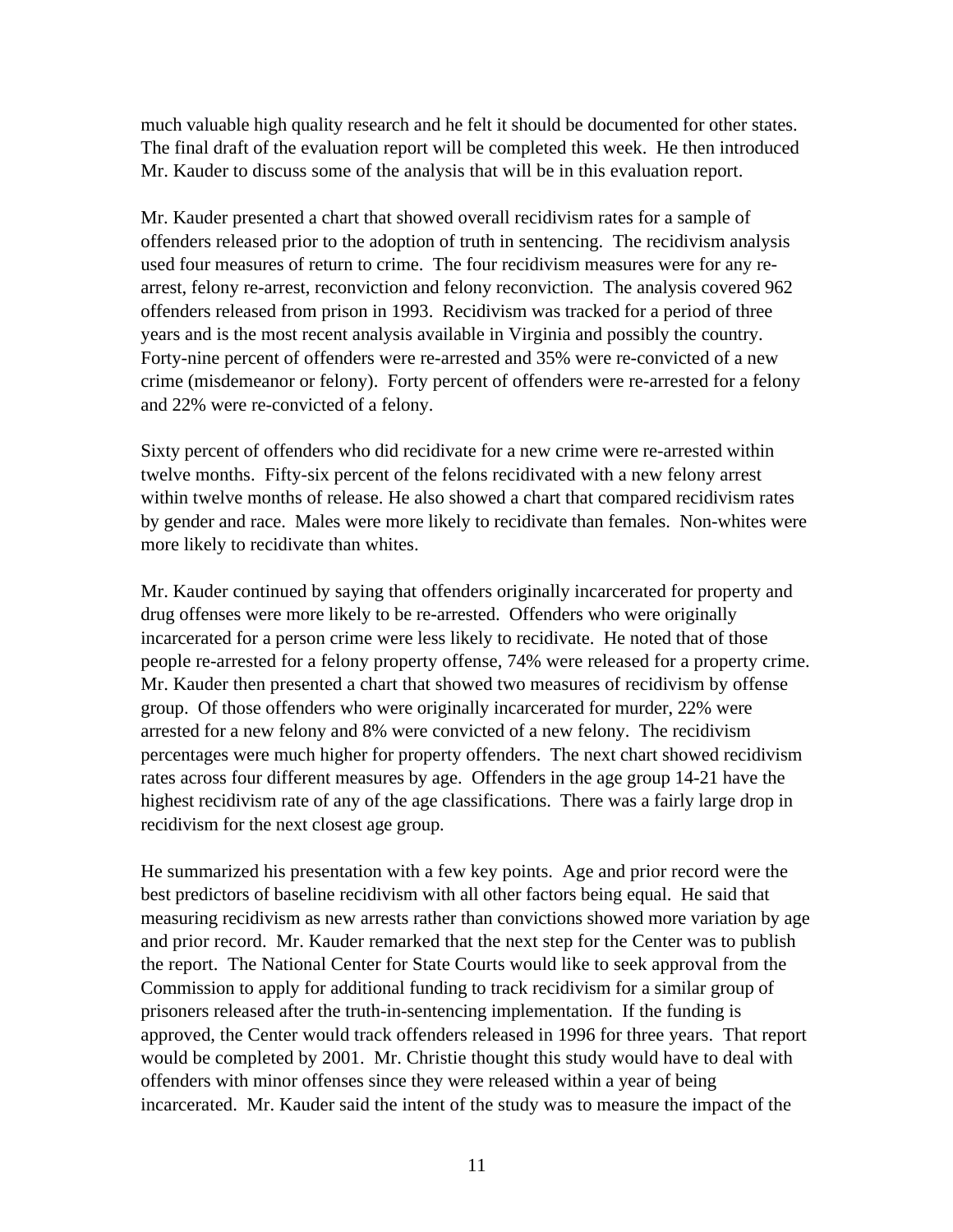offender notification program and therefore could include anyone who was released in 1996. Dr. Kern said it is true that most of these offenders would not have been sentenced under truth-in-sentencing. Mr. Christie commented that the study should note that this evaluation deals with the impact of the notification card and not the impact of truth-insentencing. Dr. Kern said the study would be an attempt to measure a deterrence effect of the no parole laws.

Reverend Ricketts made a motion that the Commission approve an additional application for funding for the next phase of the study by the National Center for State Courts. The motion was seconded. Judge Gates asked the Commission to vote on the motion. The motion was approved 14-0. Dr. Ostrom thanked the Commission and noted that the Center would begin discussions with the Justice Department to identify funding opportunities for the next study phase.

Judge Gates then asked Mr. Fridley and Ms. Smith Mason to cover the next item on the agenda, New Edition Sentencing Guidelines Manual & Training on Revision. 4

## **5 New Edition Sentencing Guidelines Manual & Training on Revision**

Mr. Fridley started by saying that he and Ms. Smith Mason have been conducting two and three hour training sessions. The two-hour training sessions deal with new changes to the guidelines. The three-hour session is for new guidelines users. He said that 369 probation officers, 62 Commonwealth's attorneys and 106 defense attorneys have already registered for the courses. Mr. Fridley commented that more people are anticipated to register as the training dates approach. Training is being offered in sixteen different locations around the state and there will be a total of 34 training sessions.

Ms. Mason reported that each Commission member had a new manual. This manual represents the third edition of the Sentencing Guidelines Manual. Ms. Smith Mason said the new worksheets and manuals would be sent to the judges, public defenders, probation officers and Commonwealth's attorneys at no charge. A What's New section is in the manual to detail all the changes that are occurring on July 1, 1999. Ms. Smith Mason said that the manual is \$75.00 for defense attorneys. She said that the Commission would advertise the manual in Lawyer's Weekly.

Judge Gates next asked Dr. Kern to cover a number of miscellaneous items left on the agenda.

#### **6 Miscellaneous Items**

Dr. Kern briefly described a recent workshop entitled "U.S. Sentencing policies: A workshop and Showcase of Innovation." This workshop was sponsored by the